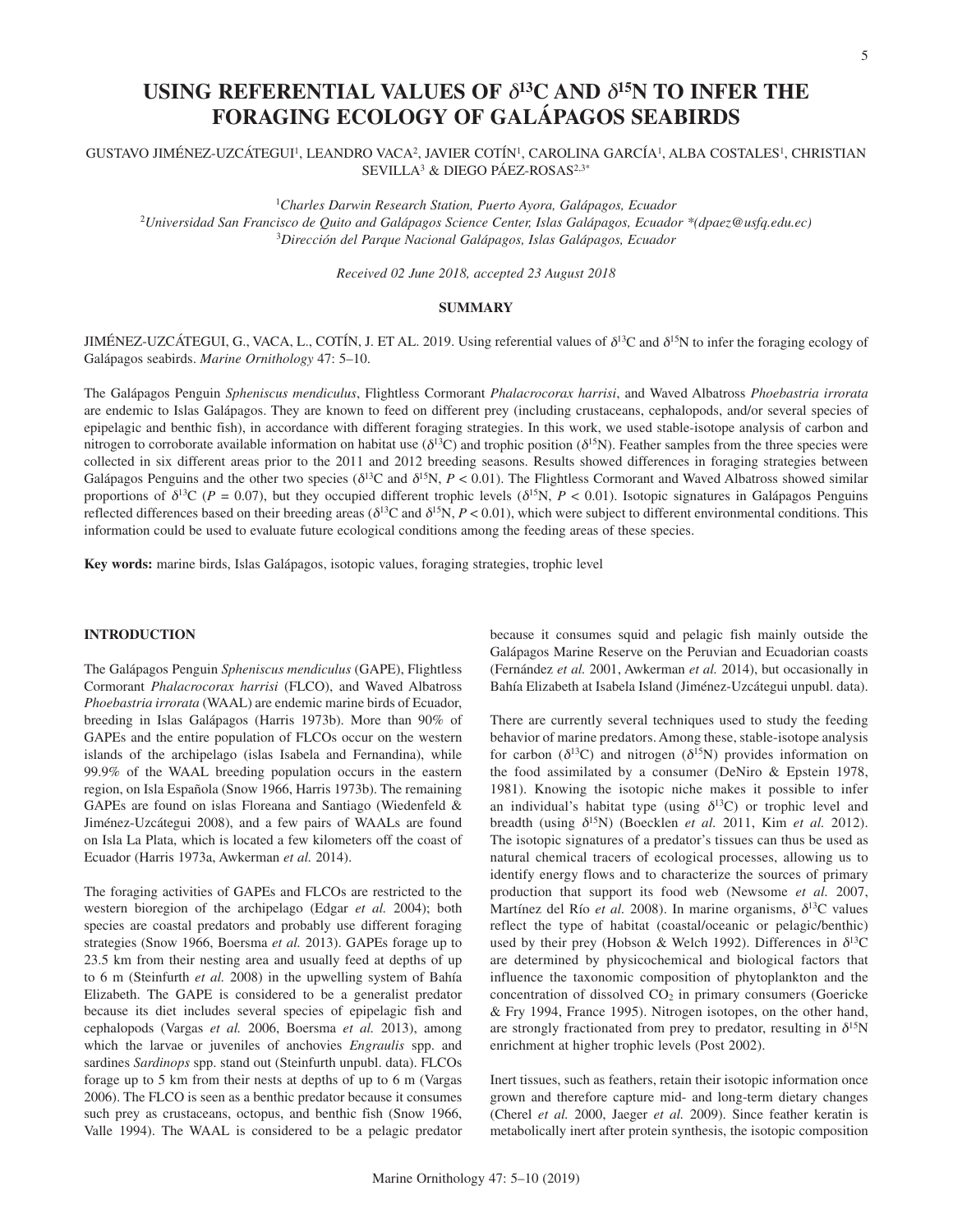of feathers reflects diet before moult (Hobson & Clark 1992, Bearhop *et al.* 2002). For this reason, isotopic analysis of feathers has become a powerful method to investigate the foraging ecology of adult seabirds (Cherel *et al.* 2002, Quillfeldt *et al.* 2005). Several studies on seabird feathers have focused on wing feathers (primaries and secondaries), but the ethics of sampling wing feathers from live birds is questionable because of the resulting impairment on flying (Weimerskirch *et al.* 1995, Cherel *et al.* 2008). Since body feathers are more readily obtained from live animals, they provide an alternative to the use of wing feathers (Bearhop *et al.* 2000, Norris *et al.* 2007). Body feather moult in GAPEs, FLCOs, and WAALs occurs weeks before the onset of breeding and at an interval of about six months (Boersma 1976, Harris 1993b, Valle 1994). Therefore, the isotopic information from body feather tissue would be limited to the few months before the breeding season (Becker *et al.* 2007, Jaeger *et al.* 2009).

Despite the increasing use of stable isotopes to monitor the trophic ecology of seabirds over recent years, only a few researchers have used this technique on Galápagos marine birds (Lee-Cruz *et al.* 2012, Awkerman *et al.* 2014) and none have focused on using the isotope data to infer or validate the trophic habits of GAPEs and FLCOs. Our main goal was to test the use of body feathers from adult seabirds to provide another perspective on the trophic behavior and feeding strategies of GAPEs, FLCOs, and WAALs in Islas Galápagos. By better understanding the role of these predators in the food web, we can establish baseline knowledge that will contribute to the management and conservation of these species.

#### **METHODS**

### **Study area**

The Islas Galápagos are in the eastern Pacific Ocean along the Equator, approximately 960 km west from the continental coast. In total, six sampling areas were selected. GAPEs were sampled on Isla Isabela at Caleta Iguana (00°58.6′S, 091°26.7′W) and Puerto Pajas (00°45.3′S, 091°22.5′W), as well as on Islotes Las Marielas (00°35.8′S, 091°05.4′W). FLCO populations were sampled on Isla Fernandina at Playa Escondida (00°15.7′S, 091°28.1′W) and on Isla Isabela at Punta Albemarle (00°09.2′N, 091°22.0′W). WAALs were



**Fig. 1.** Breeding colony locations for Galápagos Penguins (GAPE), Flightless Cormorants (FLCO), and Waved Albatross (WAAL), sampled in 2011 and 2012.

sampled on Isla Española at Punta Suárez (01°22.3′S, 089°44.4′W) (Fig. 1).

#### **Sampling**

In 2011 and 2012 we captured 170 adult females (79 GAPEs, 61 FLCOs, and 30 WAALs) in August (one month before the breeding season), as part of an ongoing Marine Birds Project conducted by the Charles Darwin Foundation and the Galápagos National Park. We banded every bird and collected biological samples and clinical data from each. Body feathers were collected near the tail for GAPEs but near the wings for FLCOs and WAALs. Feathers were collected using a common nondestructive sampling protocol (Burger 1993) and were kept in a paper envelope with all pertinent information (e.g., species, date, location, and identification number).

#### **Laboratory analysis**

Each feather sample was rinsed with deionized water to remove residues that might interfere with the isotopic signature. The samples were then desiccated in an oven at 80 °C for 24 h, and lipids were extracted following the Microwave Assisted Extraction protocol (Delazar *et al.* 2012), using 25 mL of chloroform/methanol (1:1 v/v). This process was applied to eliminate any bias that may be introduced by lipids in the tissues, which could negatively skew the  $\delta^{13}$ C isotopic signature (Post *et al.* 2007). After lipid extraction, the samples were air-dried, cut into small pieces, and ground to a very fine powder using an agate mortar. A subsample of this powder (~1 mg) was sealed in a tin capsule.

Isotope values were measured under continuous-flow conditions in a mass spectrometer (20–20 PDZ Europe, Sercon Ltd., Cheshire, UK) at the Stable Isotope Facility at the University of California, Davis. The results are presented as delta values per mil  $(\%_0)$  using the following equation:

$$
\delta^{15}
$$
N or  $\delta^{13}$ C = ((R<sub>sample</sub> / R<sub>standard</sub>) – 1) \* 1000%

where  $R_{sample}$  and  $R_{standard}$  are the values of  $^{15}N/^{14}N$  or  $^{13}C/^{12}C$ , respectively (DeNiro & Epstein 1978).



**Fig. 2.** Values of  $\delta^{13}C$  and  $\delta^{15}N$  (expressed in ‰; mean  $\pm$  SD) in feather samples from Galápagos Penguin (GAPE), Flightless Cormorant (FLCO), and Waved Albatross (WAAL). The sample size for each species is shown in the parentheses beside the species code.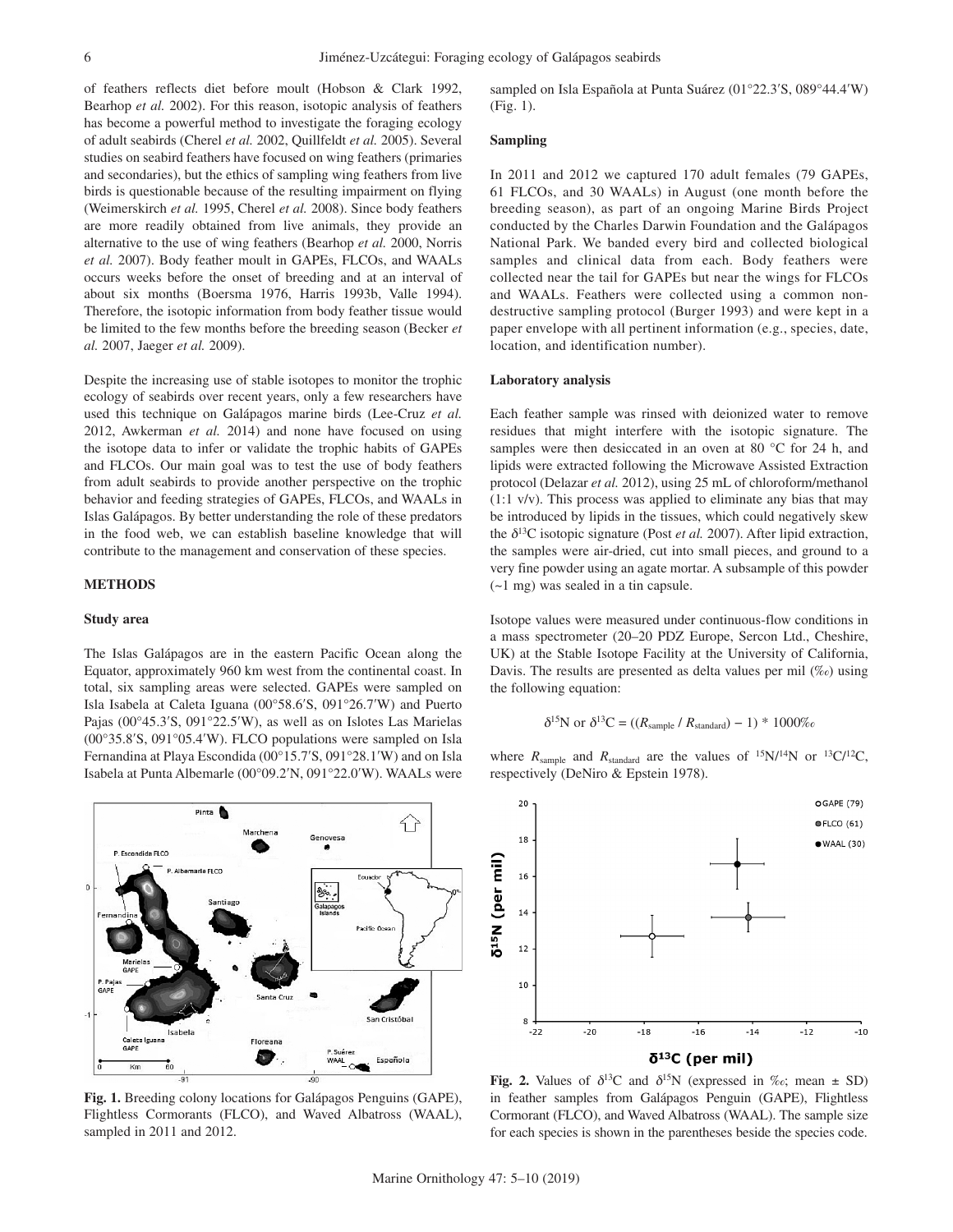The standards used were atmospheric nitrogen (N<sub>2</sub>) for  $\delta^{15}N$  and Pee Dee Belemnite for  $\delta^{13}$ C. The results were calibrated using international standards (ammonium sulfate for  $\delta^{15}N$  and sucrose for  $\delta^{13}$ C), which generated a standard deviation between the isotopic measurement trials of <  $0.3\%$  for  $\delta^{15}N$  and <  $0.2\%$  for  $\delta^{13}C$ .

#### **Data analysis**

Statistical tests were performed with Minitab, version 15 (Minitab Inc.) and Statistica 8.0. Data were tested for normality and homoscedasticity using the Shapiro–Wilk and Levene tests, respectively. The statistical significance of differences in  $\delta^{13}$ C and  $\delta^{15}$ N values were determined using parametric or non-parametric tests and are reported when  $P < 0.05$ . The graphics were created using SigmaPlot, version 11 (Systat Software, Inc.). Values are reported as mean ± standard deviation (SD).

#### **RESULTS**

#### **Isotopic difference among species**

Respectively, the mean estimated  $\delta^{13}C$  and  $\delta^{15}N$  values were −17.7‰ ± 1.2‰ and 12.7‰ ± 1.2‰ for GAPE feathers; −14.2‰ ± 1.4‰ and 13.7‰ ± 0.8‰ for FLCO feathers; and −14.5‰ ± 0.9‰ and 16.6‰ ± 1.3‰ for WAAL feathers (Fig. 2). The C/N ratios of the samples ranged from 2.8 to 3.2 and were thus within the theoretical range established for the assimilation of protein from a predator's diet (McConnaughey & McRoy 1979) (Table 1). The  $\delta^{13}C$  and  $\delta^{15}N$  values were significantly different among species (Kruskal–Wallis test,  $P = 0.01$  and  $P < 0.01$ , respectively):  $\delta^{13}$ C values for GAPEs differed from those for FLCOs and WAALs, while  $\delta^{15}N$  values differed among all species (multiple comparisons of median ranks,  $P < 0.01$ ; Fig. 2).

## **Isotopic difference among breeding areas**

The mean  $\delta^{13}C$  and  $\delta^{15}N$  values for GAPEs and FLCOs are shown by breeding areas and seasons in Table 1. The  $\delta^{13}$ C and  $\delta^{15}$ N values for GAPEs were significantly different between breeding areas (ANOVA:  $F = 2.76$  and  $P = 0.01$  for  $\delta^{13}C$ ;  $F = 2.90$  and  $P = 0.01$ for  $\delta^{15}$ N). There were significant differences in  $\delta^{13}$ C values for all populations, and the  $\delta^{15}N$  values at Caleta Iguana differed from the other two sites (Tukey multiple comparisons, *P* < 0.01; Fig. 3a). In contrast, there were no significant differences between  $\delta^{13}C$  and  $\delta^{15}$ N values in the FLCO breeding areas (paired *t*-test, *P* = 0.83 and 0.55, respectively; Fig. 3b).

| TABLE 1                                                                                                                                     |
|---------------------------------------------------------------------------------------------------------------------------------------------|
| Isotope values ( $\delta^{13}C$ and $\delta^{15}N$ ) and C/N ratio (mean $\pm$ SD in $\%$ ) in feather samples of Galápagos Penguin (GAPE), |
| Flightless Cormorant (FLCO), and Waved Albatross (WAAL), categorized by breeding area and year                                              |

| <b>Species</b> | <b>Site</b>     | Year | $\boldsymbol{n}$ | $\delta^{13}C$ (%o) | $\delta^{15}N$ (%o) | C/N mass ratio  |
|----------------|-----------------|------|------------------|---------------------|---------------------|-----------------|
| <b>GAPE</b>    | Caleta Iguana   | 2011 | 18               | $-18.09 \pm 0.65$   | $12.35 \pm 0.72$    | $2.87 \pm 0.03$ |
|                |                 | 2012 | 12               | $-18.80 \pm 0.91$   | $11.61 \pm 0.84$    | $2.83 \pm 0.14$ |
|                | Puerto Pajas    | 2011 | 10               | $-17.72 \pm 1.11$   | $13.02 \pm 0.73$    | $3.20 \pm 0.04$ |
|                |                 | 2012 | 11               | $-18.03 \pm 0.36$   | $13.05 \pm 0.99$    | $3.20 \pm 0.02$ |
|                | Las Marielas    | 2011 | 18               | $-16.90 \pm 0.84$   | $13.49 \pm 1.06$    | $3.18 \pm 0.02$ |
|                |                 | 2012 | 10               | $-16.39 \pm 0.91$   | $13.01 \pm 1.29$    | $3.15 \pm 0.03$ |
| <b>FLCO</b>    | Playa Escondida | 2011 | 13               | $-14.81 \pm 1.71$   | $13.33 \pm 0.90$    | $3.09 \pm 0.06$ |
|                |                 | 2012 | 19               | $-13.84 \pm 0.98$   | $13.94 \pm 0.65$    | $3.19 \pm 0.04$ |
|                | Punta Albemarle | 2011 | 19               | $-14.24 \pm 1.40$   | $13.82 \pm 0.80$    | $3.20 \pm 0.02$ |
|                |                 | 2012 | 10               | $-13.87 \pm 1.07$   | $13.81 \pm 0.89$    | $3.17 \pm 0.02$ |
| <b>WAAL</b>    | Punta Suárez    | 2012 | 30               | $-14.57 \pm 0.99$   | $16.69 \pm 1.39$    | $3.18 \pm 0.02$ |



**Fig. 3.** Values of  $\delta^{13}C$  and  $\delta^{15}N$  (expressed in ‰; mean  $\pm$  SD) in feathers of A) Galápagos Penguins sampled in three breeding areas: Caleta Iguana, Puerto Pajas (Isla Isabela), and Islotes Las Marielas; and B) Flightless Cormorants sampled in two breeding areas: Punta Albemarle (Isla Isabela) and Playa Escondida (Isla Fernandina).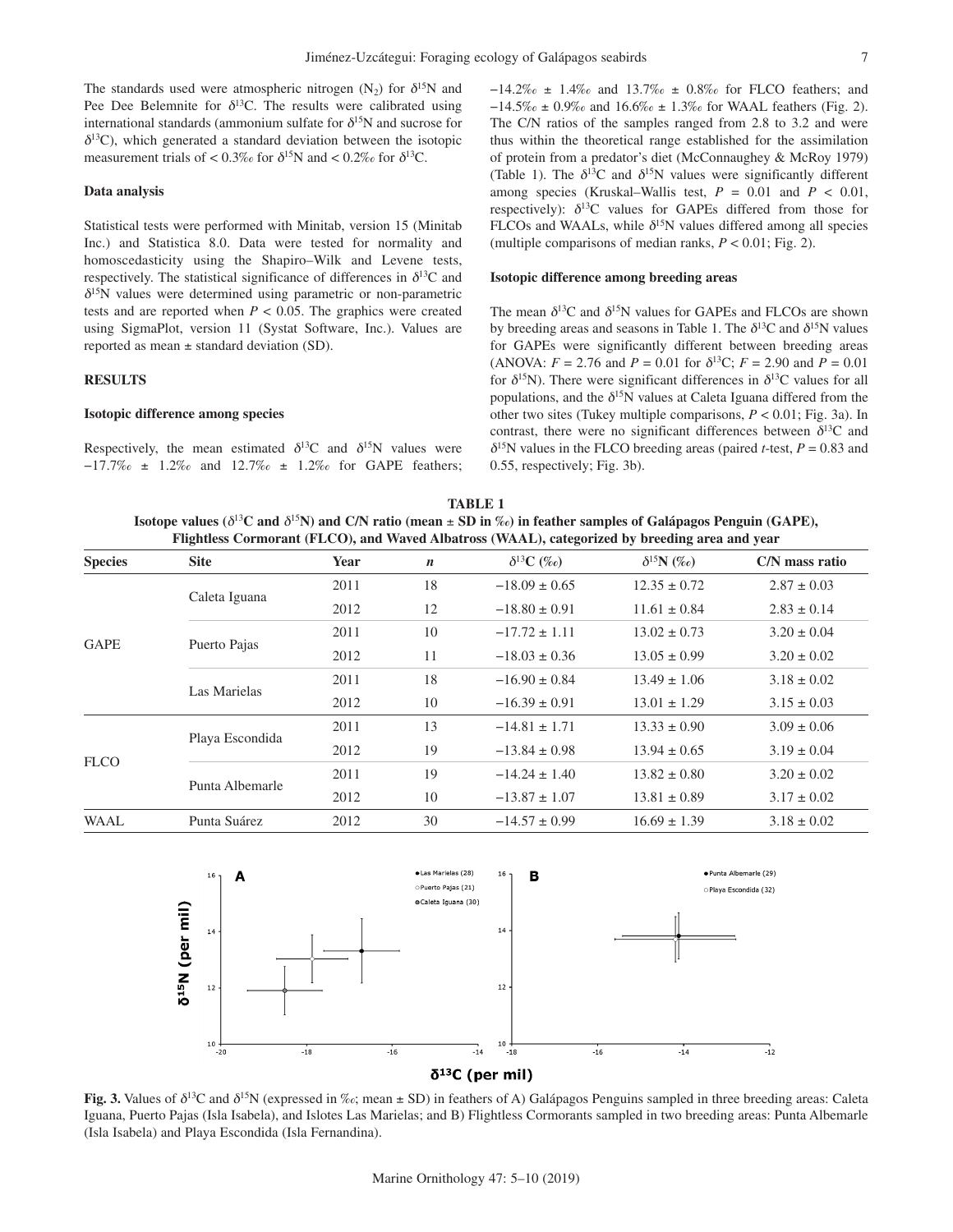Between 2011 and 2012, the GAPE populations did not show significant differences in  $\delta^{13}C$  and  $\delta^{15}N$  (Mann–Whitney U-test: Las Marielas, *P* = 0.15 and 0.27, respectively; Puerto Pajas, *P* = 0.67 and 0.52, respectively; Caleta Iguana,  $P = 0.07$  and 0.08, respectively). These differences between years were not apparent in FLCO populations (paired *t*-test: Punta Albemarle:  $P = 0.50$  and 0.97, respectively; Playa Escondida, *P* = 0.24 and 0.61, respectively).

## **DISCUSSION**

Given that stable-isotope analysis is influenced by organic matter sources ( $\delta^{13}$ C) and by prey type and trophic level ( $\delta^{15}$ N), our results indicate that there is trophic segregation among GAPE and FLCO populations. Displacement patterns were identified in both species with the help of satellite tags (Vargas 2006, Steinfurth *et al.* 2008), and the variation in  $\delta^{13}$ C and  $\delta^{15}$ N values between species supports the hypothesis that GAPEs and FLCOs feed in different ocean areas around the Galápagos. This, in turn, influences trophic level.

Some of the advantages of using feathers for trophic research include the ability to gather long-term information (i.e., over a span of months) and the possibility of monitoring feeding behavior in pre-breeding stages (Cherel *et al.* 2000, Jaeger *et al.* 2009). Thus, the appropriate use of GAPE, FLCO, and WAAL body feathers is crucial, because these species retain these feathers for at least five months, then moult weeks before the breeding season (Harris 1973a, Boersma 1976, Valle 1994). Inaccuracies in isotopic niche estimates may be debated; however, we detected feeding-strategy patterns for all species that were consistent with those previously reported by groups using regurgitations from adult females to determine diet in different areas of the archipelago (Snow 1966, Fernández *et al.* 2001, Boersma *et al.* 2013).

The  $\delta^{13}$ C values for FLCOs were more positive than those for GAPEs, indicating the use of separate environments. Due to differences in carbon sources (benthic–macroalgae vs. pelagic– phytoplankton), food webs in inshore and benthic ecosystems show a stronger enrichment of  $\delta^{13}$ C than those in pelagic ecosystems (Goericke & Fry 1994, France 1995). Therefore, the  $\delta^{13}$ C signature we observed in GAPEs indicates a consistently pelagic foraging strategy. In contrast, FLCOs have a more inshore foraging strategy, which limits their diet to prey associated with rocky bottoms (Snow 1966, Valle 1994). However, Steinfurth *et al.* (2008) mention that, in many instances, GAPEs feed near and parallel to the coast; this pattern does not coincide with the few available diet studies, which suggest that cephalopods and larval or juvenile anchovies and sardines are their main prey (Boersma *et al.* 2013, Steinfurth unpubl. data). The  $\delta^{15}N$  values for FLCOs were higher than those for GAPEs over the entire study period. This is consistent with the preferred foraging zones among cormorants and penguins in Islas Galápagos (Valle 1994, Vargas 2006). The diet of GAPEs, which feed mostly in oceanic waters, is mainly composed of prey from the lower trophic levels (filter fish and squids; Boersma *et al.* 2013, Steinfurth unpubl. data), as opposed to that of FLCOs, which feed mainly near of the coast and consume prey from the higher trophic levels (benthic fish and octopus; Valle 1994).

Although WAALs are not a diving bird, they exhibited <sup>13</sup>C-enriched values, as did the FLCOs. This result suggests that WAALs would be foraging in highly productive areas, such as the coast of Peru, where elevated primary productivity is associated with upwelling in the Humboldt Current System (Banks 2002); this corroborates the pelagic-predator strategy reported for this species (Fernández *et al.* 2001, Awkerman *et al.* 2014). WAALs are primarily teuthophagous, but they also feed on epipelagic fish (Harris 1973a). This is reflected in their nocturnal feeding behavior, in which they take mesopelagic prey, that surface at night (e.g., squid; Harris 1973a). The high  $\delta^{15}N$  values in WAALs relative to other species could indicate that they are feeding on prey of a higher trophic level or that they are consuming similar prey (i.e., filter fish and squid) in areas of greater nitrification, such as the coasts of Peru and Ecuador (Farrell *et al.* 1995). The  $\delta^{15}N$  fractionation depends on temporal variation in the number of nitrate sources and on the nitrate consumption rate in the upper ocean (Maslin & Swann 2006). Higher  $\delta^{15}N$  values in coastal–benthic species may be influenced by a combination of factors, including the presence of marine plants that use ammonium and nitrate enriched in 15N (Macko & Estep 1984) or a higher food web complexity that may include several trophic levels (DeNiro & Epstein 1981). This scenario could apply to the isotopic differences in  $\delta^{15}N$  that we observed between GAPEs and WAALs, although the two species consume a large variety of small pelagic fish that are in a similar trophic position (Harris 1973a, Boersma *et al.* 2013).

The isotopic differences found in GAPEs between breeding areas showed that individuals from Caleta Iguana feed further away from the coast than individuals from Las Marielas. Satellite telemetry data from GAPEs at Las Marielas show a coastal behavior (i.e., with few feeding trips and few deep dives in front of the islets) towards the Canal Elizabeth at Isla Isabela (Steinfurth *et al.* 2008). Because the population of Caleta Iguana is farther away from the area of greater productivity (Bahía Elizabeth, where there is greater availability of prey; Ruíz & Wolff 2011), it would be forced to travel long distances to find food (Vargas *et al.* 2006, Steinfurth *et al.* 2008). This may be one of the reasons why there is a constant population of GAPEs in Las Marielas (Jiménez-Uzcátegui pers. obs.). Spatial differences not observed in the FLCO populations can be explained in two ways: (a) the FLCOs of distinct breeding areas consume the same variety of prey species but in different proportions, resulting in similar  $\delta^{15}N$  average values (Newsome *et al.* 2007); or (b) the FLCOs of these sites feed on different prey, but of a similar trophic level (Post 2002). This low degree of trophic overlap was suggested by Valle (1994), who mentioned similarities in both prey and potential feeding zones throughout their entire distribution area. In this study, no temporal differences were observed in GAPE or FLCO feeding strategies. This corroborates other studies that mention that, during normal years, there are no great variations in the primary productivity of the ecosystems where these populations live (Banks 2002, Nims *et al.* 2008, Schaeffer *et al.* 2008).

Our results show that the GAPEs, FLCOs, and WAALs follow different trophic strategies and use different foraging habitats: the  $\delta^{13}$ C and  $\delta^{15}$ N values placed them in foraging zones and trophic positions that coincide with previously published feeding strategies and known prey types. Further research is required on these three species to analyze their trophic variability and to establish their roles in the different ecosystems. Our results also indicate that stable-isotope analysis is a valuable tool to monitor the ecological conditions of the feeding areas occupied by these endangered species and to detect temporal/spatial changes associated with climate variability or human impacts.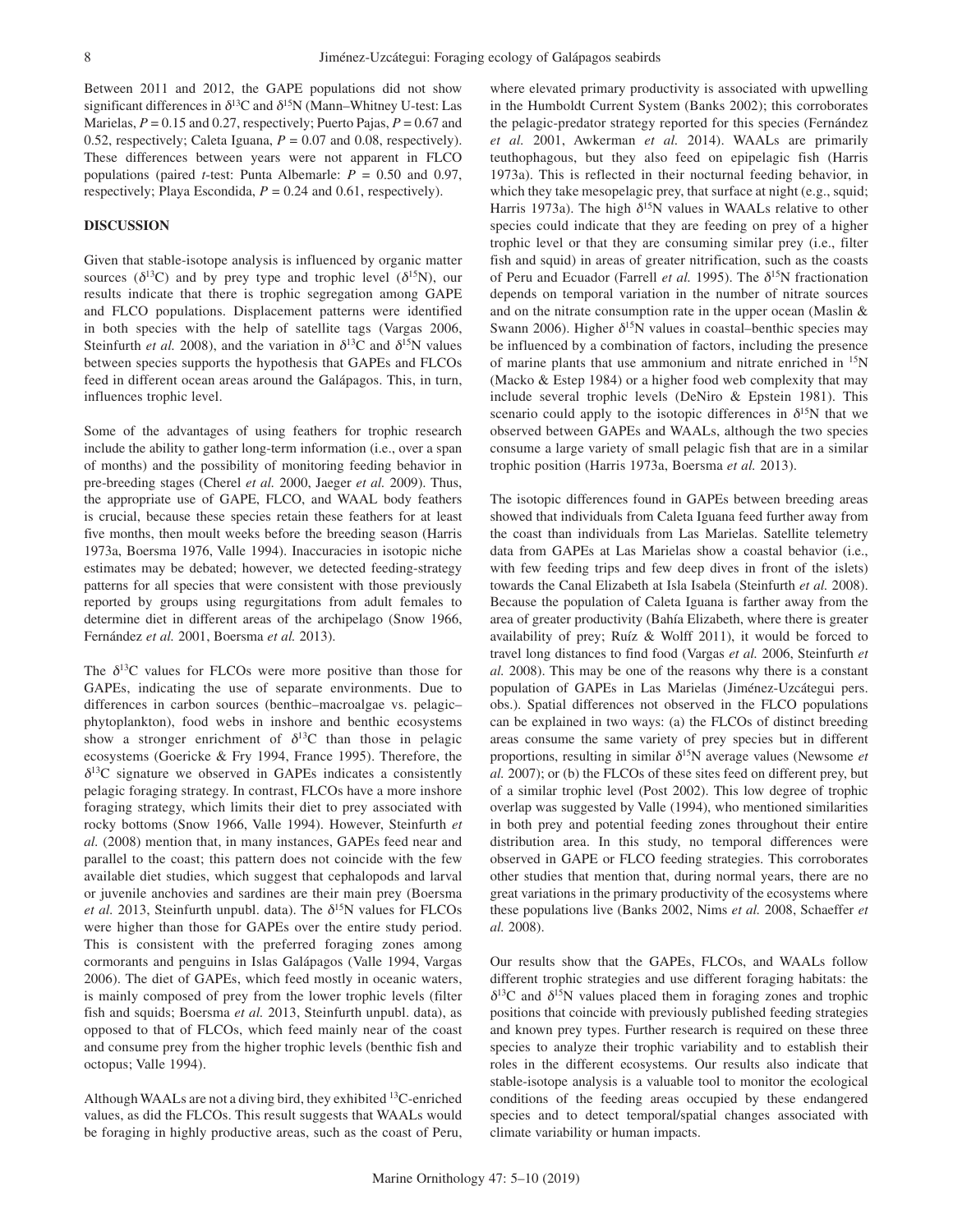## **ACKNOWLEDGEMENTS**

We thank the Galápagos National Park and the Charles Darwin Foundation for logistical support and for granting us permission to collect the samples used in this study. We also thank the Universidad San Francisco de Quito for financing the isotopic analyses and for logistical support during the preparation of this manuscript. We would like to thank our donors—the Galápagos Conservation Trust, the Truell Charitable Foundation, the Penguin Fund of Japan, and Mr. Seishi Sakamoto—for financial support during the planning and preparation of this work. We are grateful to our collaborators; to the 75+ assistants and volunteers who helped with the research between 2009 and 2017; and to Franklin Gil, Manuel Masaquisa, Freddy Villalva, Wilman Valle, Patricio Carrera, Ainoa Nieto, and Pelayo Salinas de Leon. We thank Sarah Brooks for the English revision and the Galápagos Science Center for providing the informationprocessing and analysis facilities. Finally, we thank two anonymous reviewers who helped immensely with improving our paper.

#### **REFERENCES**

- AWKERMAN, J.A., CRUZ, S., PROAÑO, C. ET AL. 2014. Small range and distinct distribution in a satellite breeding colony of the critically endangered Waved Albatross. *Journal of Ornithology* 155: 367–378. doi:10.1007/s10336-013-1013-9
- BANKS, S. 2002. Ambiente Físico. In: DANULAT, E. & EDGAR, G.J. (Eds.) *Reserva Marina de Galápagos: Línea Base de la Biodiversidad.* Santa Cruz, Islas Galápagos, Ecuador: Fundación Charles Darwin y Parque Nacional Galápagos.
- BEARHOP, S., PHILLIPS, R.A., THOMPSON, D.R., WALDRON, S. & FURNESS, R.W. 2000. Variability in mercury concentrations of great skuas (*Catharacta skua*): The influence of colony, diet and trophic status inferred from stable isotope signatures. *Marine Ecology Progress Series* 195: 261–268.
- BEARHOP, S., WALDRON, S., VOTIER, S.C. & FURNESS, R.W. 2002. Factors that influence assimilation rates and fractionation of nitrogen and carbon stable isotopes in avian blood and feathers. *Physiology and Biochemical Zoology* 75: 451–458.
- BECKER, B.H., NEWMAN, S.H., INGLIS, S. & BEISSINGER, S.R. 2007. Diet–feather stable isotope ( $\delta^{15}N$  and  $\delta^{13}C$ ) fractionation in Common Murres and other seabirds. *The Condor* 109: 451–456.
- BOECKLEN, W.J., YARNES, C.T., COOK, B.A. & JAMES, A.C. 2011. On the use of stable isotopes in trophic ecology. *Annual Review of Ecology, Evolution, and Systematics* 42: 411–440.
- BOERSMA, P.D. 1976. An ecological and behavioral study of the Galápagos penguin. *Living Bird* 15: 43–93.
- BOERSMA, P.D., STEINFURTH, A., MERLEN, G., JIMÉNEZ-UZCÁTEGUI, G., VARGAS, F.H. & PARKER, P.G. 2013. Galápagos Penguin (*Spheniscus mendiculus*). In: GARCIA BORBOROGLU, P. & BOERSMA, P.D. (Eds.) *Penguins: Natural History and Conservation.* Seattle, WA: University of Washington Press.
- BURGER, J. 1993. Metals in avian feathers: Bioindicators of environmental pollution. *Reviews in Environmental Toxicology* 5: 203–311.
- CHEREL, Y., BOCHER, P., TROUVE, C. & WEIMERSKIRCH H. 2002. Diet and feeding ecology of blue petrels *Halobaena caerulea* at Iles Kerguelen, Southern Indian Ocean. *Marine Ecology Progress Series* 228: 283–299.
- CHEREL, Y., HOBSON, K.A. & WEIMERSKIRCH, H. 2000. Using stable-isotope analysis of feathers to distinguish moulting and breeding origins of seabirds. *Oecologia* 122: 155–162.
- CHEREL, Y., LE CORRE, M., JAQUEMET, S., MÉNARD, F., RICHARD, P. & WEIMERSKIRCH, H. 2008. Resource partitioning within a tropical seabird community: New information from stable isotopes. *Marine Ecology Progress Series* 366: 281–291.
- DELAZAR, A., NAHAR, L., HAMEDEYAZDAN, S. & SARKER S.D. 2012. Microwave-Assisted Extraction in Natural Products Isolation. In: SARKER S.D. & NAHAR, L. (Eds.) *Natural Products Isolation, Third Edition*. Vol 864 of the *Methods in Molecular Biolog*y series. New York City, USA: Humana Press. doi:10.1007/978-1-61779-624-1
- DENIRO, M.J. & EPSTEIN, S. 1978. Influence of the diet on the distribution of carbon isotopes in animals. *Geochimica et Cosmochimica Acta* 42: 495–506.
- DENIRO, M.J. & EPSTEIN, S. 1981. Influence of diet on the distribution of nitrogen isotopes in animals. *Geochimica et Cosmochimica Acta* 45: 341–351.
- EDGAR, G.J., BANKS, S., FARIÑA, J.M., CALVOPIÑA, M. & MARTÍNEZ, C. 2004. Regional biogeography of shallow reef fish and macro-invertebrate communities in the Galápagos archipelago. *Journal of Biogeography* 31: 1107–1124. doi:10.1111/j.1365-2699.2004.01055.x
- FARRELL, J.W., PEDERSEN, T.F., CALVERT, S.E. & NIELSEN, B. 1995. Glacial–interglacial changes in nutrient utilization in the equatorial Pacific Ocean. *Nature* 377: 514– 517. doi:10.1038/377514a0
- FERNÁNDEZ, P., ANDERSON, D.A., SIEVERT, P.R. & HUYVAERT, K.P. 2001. Foraging destinations of three lowlatitude albatross (*Phoebastria*) species. *Journal of Zoology* 254: 391–404. doi:10.1017/S0952836901000899
- FRANCE, R.L. 1995. Carbon-13 enrichment in benthic compared to planktonic algae: Foodweb implications. *Marine Ecology Progress Series* 124: 307–312.
- GOERICKE, R. & FRY, B. 1994. Variations of marine plankton  $\delta^{13}$ C with latitude, temperature, and dissolved CO<sub>2</sub> in the world ocean. *Global Biogeochemical Cycles* 8: 85–90.
- HARRIS, M.P. 1973a. The biology of Waved Albatross *Diomedea irrorata* of Hood Island, Galápagos. *Ibis* 115: 483–510.
- HARRIS, M.P. 1973b. The Galápagos avifauna. *The Condor* 75: 265-278.
- HOBSON, K.A. & CLARK, R.G. 1992. Assessing avian diets using stable isotopes I: Turnover of 13C in tissues. *The Condor* 94: 181–188.
- HOBSON, K.A. & WELCH, H.E. 1992. Determination of trophic relationships within a high Artic marine food web using  $\delta^{13}C$ and δ15N analysis. *Marine Ecology Press Series* 84: 9–18.
- JAEGER, A., BLANCHARD, P., RICHARD, P. & CHEREL, Y. 2009. Using carbon and nitrogen isotopic values of body feathers to infer inter- and intra-individual variations of seabird feeding ecology during moult. *Marine Biology* 156: 1233–1240.
- KIM, S.L., MARTÍNEZ DEL RÍO, C., CASPER, D. & KOCH, P.L. 2012. Isotopic incorporation rates for shark tissues from a long-term captive feeding study. *Journal of Experimental Biology* 215: 2495–2500. doi:10.1242/jeb.070656
- LEE-CRUZ, L., MCGILL, R.A., GOODMAN, S.J. & HAMER, K.C. 2012. Stable isotope ratios of a tropical marine predator: Confounding effects of nutritional status during growth. *Marine Biology* 159: 873–880.
- MACKO, S.A. & ESTEP, M.L.F. 1984. Microbial alteration of stable nitrogen and carbon isotopic compositions of organic matter. *Organic Geochemistry* 6: 787–790.